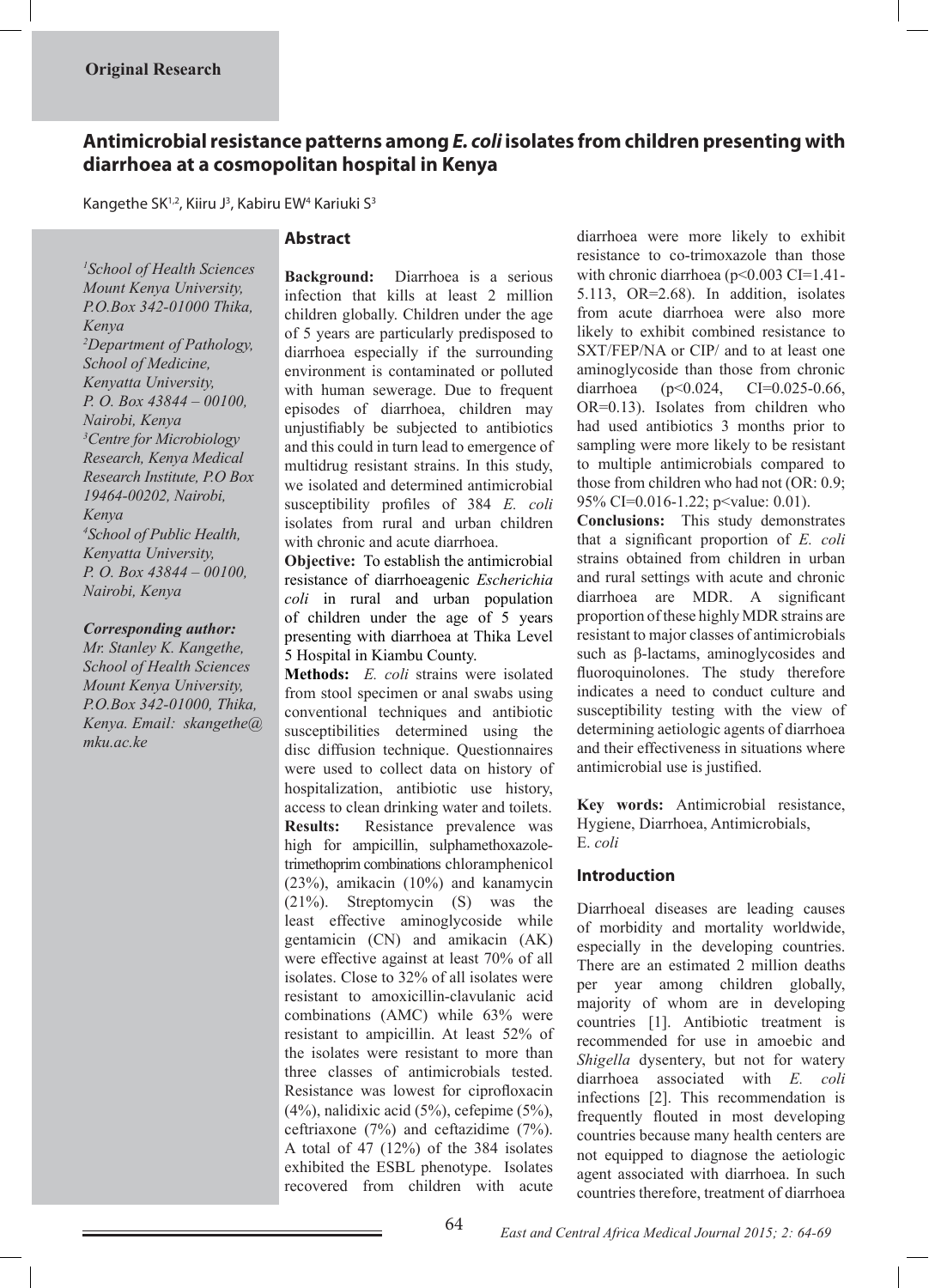is generally syndromic and includes use of antibiotics besides nutritional rehabilitation and replacement of fluid and electrolytes in the patient [3]. Use of antimicrobials in the absence of Culture and Susceptibility Testing (C&ST) exposes patients to two main dangers: - first, there is a high chance of inappropriate antimicrobials use, a phenomenon that promotes emergence and spread of resistant strains. Secondly, treatment of *E. coli* infections can result in adverse reactions especially if Enterohemorrhagic *E. coli* (EHEC) strains are implicated in the illness. The lysis of EHEC strains in blood after antimicrobial treatment can release toxins that trigger a potentially fatal immune response [4].

 Young children, especially those under the age of 5 years are particularly vulnerable to diarrhoea and therefore represent a group frequently subjected to antimicrobial treatment. It is thus not surprising that studies conducted in many developing countries indicate that pathogens recovered from stool from children are resistant to multiple classes of antimicrobials. Since children who suffer frequent diarrhoea episodes may have other underlying conditions including malnutrition, they are likely to suffer frequent bouts of diarrhoea and they are particularly susceptible to invasive *E. coli* infections. Resistance to antimicrobials among intestinal *E. coli* is particularly important because, strains from the gut may find their way into other sites such as blood and urethra where they cause septicemia and urinary tract infections. Such infections may therefore necessitate the use of antimicrobials. It is therefore prudent to determine resistance profiles of intestinal *E. coli* regardless of whether they are implicated in diarrhoea or not. The aim of this study was to determine resistance profiles among *E. coli* strains recovered from children with diarrhoea under the age of 5 years seeking treatment at a large hospital in a cosmopolitan setting. We also investigated if there is a relationship between access to clean drinking water, toilets, family composition and carriage of multidrug resistant (MDR) strains.

### **Materials and Methods**

*Study population:* This cross-section study obtained stool specimen from children younger than five years of age presenting with diarrhoea at a Thika Level 5 Hospital in Kiambu County.

 The hospital has a bed capacity of 245 in the general wards and 51 in the paediatric ward but patients may share beds. The outpatient department treats an average of 4200 children per month. Stool or rectal swabs specimens were taken from diarrhoeic children with laboratory request. Information was obtained for each patient regarding age, sex, onset of diarrhoea, history of treatment and hospitalization, access to clean drinking water, composition of the family and availability and type of toilet facilities at the home of the child. Improved toilets were defined as in door flush toilets connected to a sealed septic tank or to the municipal sewerage system. For consistency, diarrhoea was defined as defecation of liquid or semi-liquid stool three or more times a day.

Acute diarrhoea was defined as an abnormally frequent discharge of semisolid or fluid faecal matter from the bowel, lasting less than 14 days. Chronic diarrhoea was defined as diarrhoea lasting for more than two weeks. Specimens were only collected from children whose parents or guardians gave a written consent. In addition, specimens were only obtained from patients who had not taken antibiotics at least one week before the onset and during the period of diarrhoea. Using this criterion, we recruited 384 children.

*Specimen collection and processing:* Stool specimen were collected from patients in sterile plastic containers and processed immediately. For children who could not readily produce stool specimen, faecal material was collected from around the anal opening using sterile moist cotton swabs. The specimens were plated on MacConkey agar and incubated at 37°C for up to 24 hours. A maximum of 3 colonies were randomly selected per plate for each patient and purified further before confirmation of species identity using standard biochemical methods as previously described [5]. The biochemical tests included gram staining, oxidase test, citrate utilization and growth characteristic on Lysine Iron Agar (LIA), Triple Sugar Iron agar (TSI), and motility test on indole ornithine media (Oxoid LTD, Basingstoke, Hampshire, England).

*Antimicrobial susceptibility testing:* Antimicrobial susceptibility testing was done on Mueller-Hinton agar using the disc diffusion method according to the recommendation of Clinical and Laboratory Standards Institute [6]. The following antimicrobials were used: - ampicillin (10 *μg*), ceftazidime (30 *μg*), and cefepime ((30 *μg).* Sulphamethoxazole-trimethoprim combination is the ration of 30:5.2 *μg*, amoxicillinclavulanic acid (in the ratios of 20:10 *μg*) respectively, ceftriaxone (30 *μg*), tetracylines (30 *μg*), chloramphenicol (30 *μg*), nalidixic acid (30 *μg*), ciprofloxacin (5 *μg*), kanamycin (30 *μg*), streptomycin (30 *μg*), amikacin (30  $\mu$ g) and gentamicin (10  $\mu$ g). All the antibiotic discs were obtained from Oxoid (Basingstoke, Hampshire, England). In order to identify potential β-lactamaseproducers, one plate was inoculated with only β-lactam antibiotics while the second plate contained all other antimicrobials. The β-lactam antibiotics were placed adjacent to the amoxicillin/clavulanic (AMC) disc at inter-disc distances (centre to centre) of 20 mm. A clear extension of the edge of a cephalosporin disc zone towards the AMC (also described as an appearance of a ghost zone) was interpreted as positive for Extended Spectrum Beta Lactamase (ESBL) production.

*Statistical analysis:* For the purpose of analysis, both intermediate and resistant results for antibiotic susceptibility testing were grouped together as "resistant". Differences in proportion of isolates bearing different elements was analyzed using the Chi  $(\gamma 2)$  tests while Fisher's exact test were used for smaller sample sizes. The Odds Rations (OR) and the 95% Confidence Intervals (CIs) accompanying the  $\chi$ 2 tests were determined using the approximation of Woolf. The null hypothesis was rejected for values of  $p \ge 0.05$ . Statistical analysis was performed using Statgraphics plus version 5 (StatPoint Technologies, INC, Warrenton, VA, USA).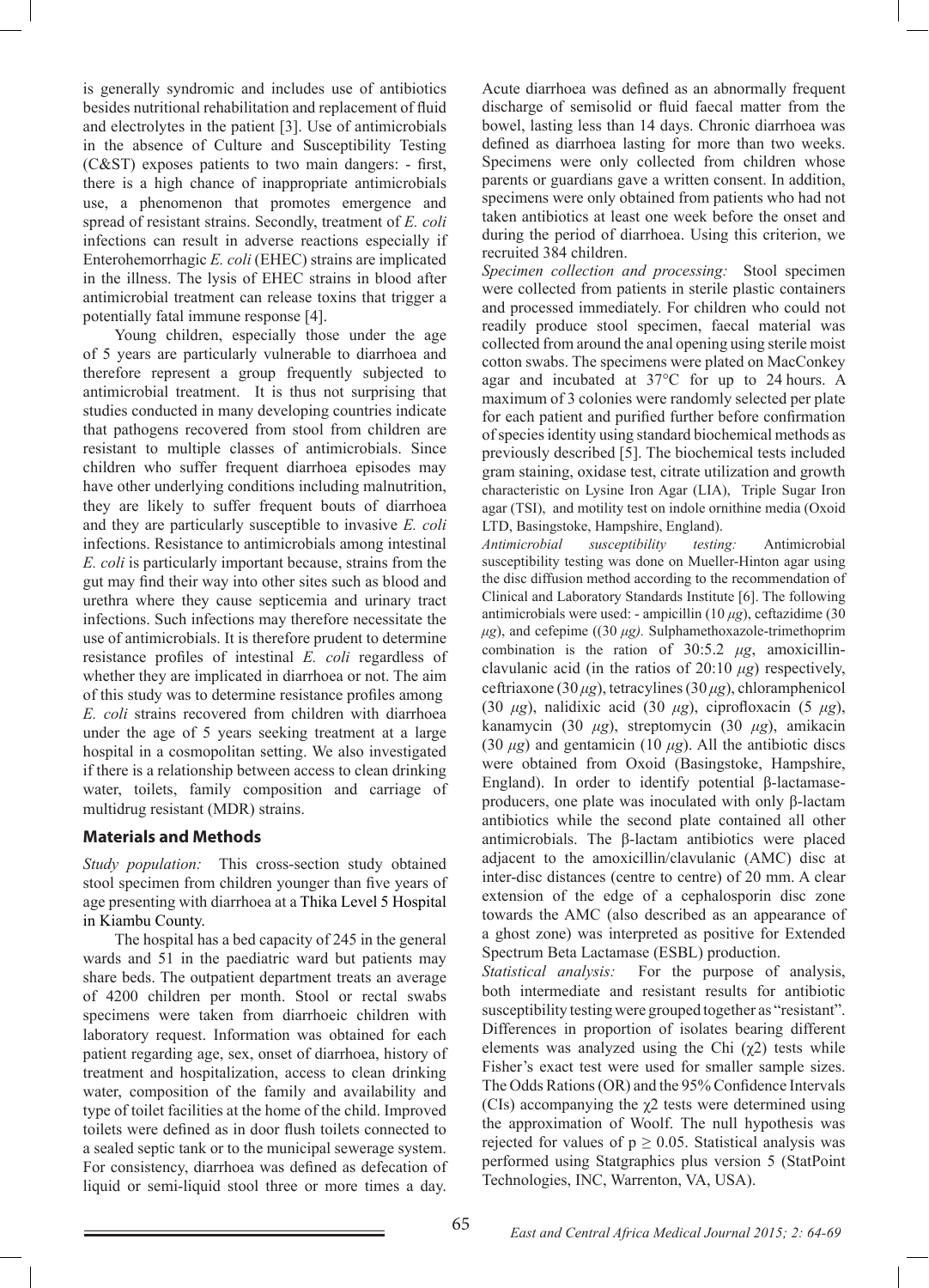#### **Results**

*Resistance to antimicrobials:* Table 1 shows antimicrobial-susceptibility profiles of 384 isolates analyzed in this study. Resistance to ampicillin, sulfonamides, tetracylines, streptomycin and amoxicillinclavulanic acid (AMC) was noted in over 30% of all isolates (Figure 1). Resistance was also high for chloramphenicol (23%), amikacin (10%) and kanamycin (21%). At least 52% of the isolates were resistant to more than three different classes of antimicrobials tested and were thus classified as Multi-Drug Resistant (MDR). Resistance was lowest for ciprofloxacin (4%), nalidixic acid (5%), cefepime (5%), ceftriaxone (7%) and ceftazidime (7%).



**Figure 1**: Percentage resistance among the 384 *E. coli* strains isolates

Key: Amoxicillin-Clavulanic Acid (AMC), Ceftazidime (CAZ) Sulphamethoxazole-Trimethoprim (SXT), Ampicillin (AMP), Tetracylines (TET), Ceftriaxone (CRO), Gentamicin (CN), Chloramphenicol (C), Nalidixic Acid (NA), Ciprofloxacin (CIP), Kanamycin (K), Streptomycin (S), Amikacin (AK), and Cefepime (FEP).

*Resistance to β-lactams in relation to other antimicrobials:*  This study also revealed that 32% of all isolates were resistant to amoxicillin-clavulanic acid combinations (AMC) while 63% were resistant to ampicillin. Resistance to other β-lactam antibiotics was much lower and only 47 (12%) of the 384 isolates exhibited the ESBL phenotype. This study also showed that 5% of isolates were resistant to cefepime (FEP). Majority of isolates resistant to β-lactams were also resistant to sulphamethoxazole and trimethoprim (SXT) and to at least one more class of antimicrobial especially tetracycline (TET) and chloramphenicol (C). Streptomycin (S) was the least effective aminoglycoside while gentamicin (CN) and amikacin (AK) were effective against at least 70% of all isolates. In addition, all isolates resistant to either nalidixic acid (NA) or ciprofloxacin (CIP) were also resistant to at least a  $3<sup>rd</sup>$  generation cephalosporin. Such multi-drug resistant isolates were from both children who had taken antibiotics than those who had not, and resident in both urban and rural settings (Table 1).

|                                            | Types of diarrhoea        |                  |                       | History of hospitalization last | Antibiotic use |                |  |
|--------------------------------------------|---------------------------|------------------|-----------------------|---------------------------------|----------------|----------------|--|
|                                            |                           |                  |                       | 6 months                        |                | last 3 months  |  |
|                                            | Acute                     | Chronic          | Yes. Last 6<br>months | No. Last 3<br>months            | Yes            | N <sub>o</sub> |  |
| Number of isolates                         | 338 $(\% )$<br>46 $(\% )$ |                  | 158 $(\% )$           | 226(%)                          |                | 210(%)         |  |
| resistant to                               |                           |                  |                       |                                 |                |                |  |
| <b>SXT</b>                                 | 59*                       | 35               | 91*                   | 31                              | $75*$          | 40             |  |
| 4th generation<br>$\beta$ -lactams (FEB)   | 5                         | $\boldsymbol{0}$ | $9*$                  |                                 | 7              | $\overline{2}$ |  |
| NA/CIP                                     | $\overline{4}$            | $\overline{7}$   | $20*$                 | 7                               | $18*$          | 7              |  |
| $\geq$ 1 aminoglycosides                   | 66*                       | 29               | $87*$                 | 44                              | $75*$          | 50             |  |
| SXT/FEP/ $NA/CIP/\geq 1$<br>aminoglycoside | $1*$                      | $\overline{7}$   | 3                     | $\leq$ 1                        | 3              | $\leq$ 1       |  |
| <b>ESBL</b> phenotype                      | $14*$                     | $\boldsymbol{0}$ | 18*                   | 8                               | $21*$          | 5              |  |

**Table 1**: Number (%) of strains from different clinical backgrounds exhibiting combined resistance to multiple classes of antimicrobials

Key: (\*) indicates X<sup>2</sup> values for dichotomous variables (e.g. chronic *vs.* acute diarrhoea) that are statisticall significant  $(p<0.05)$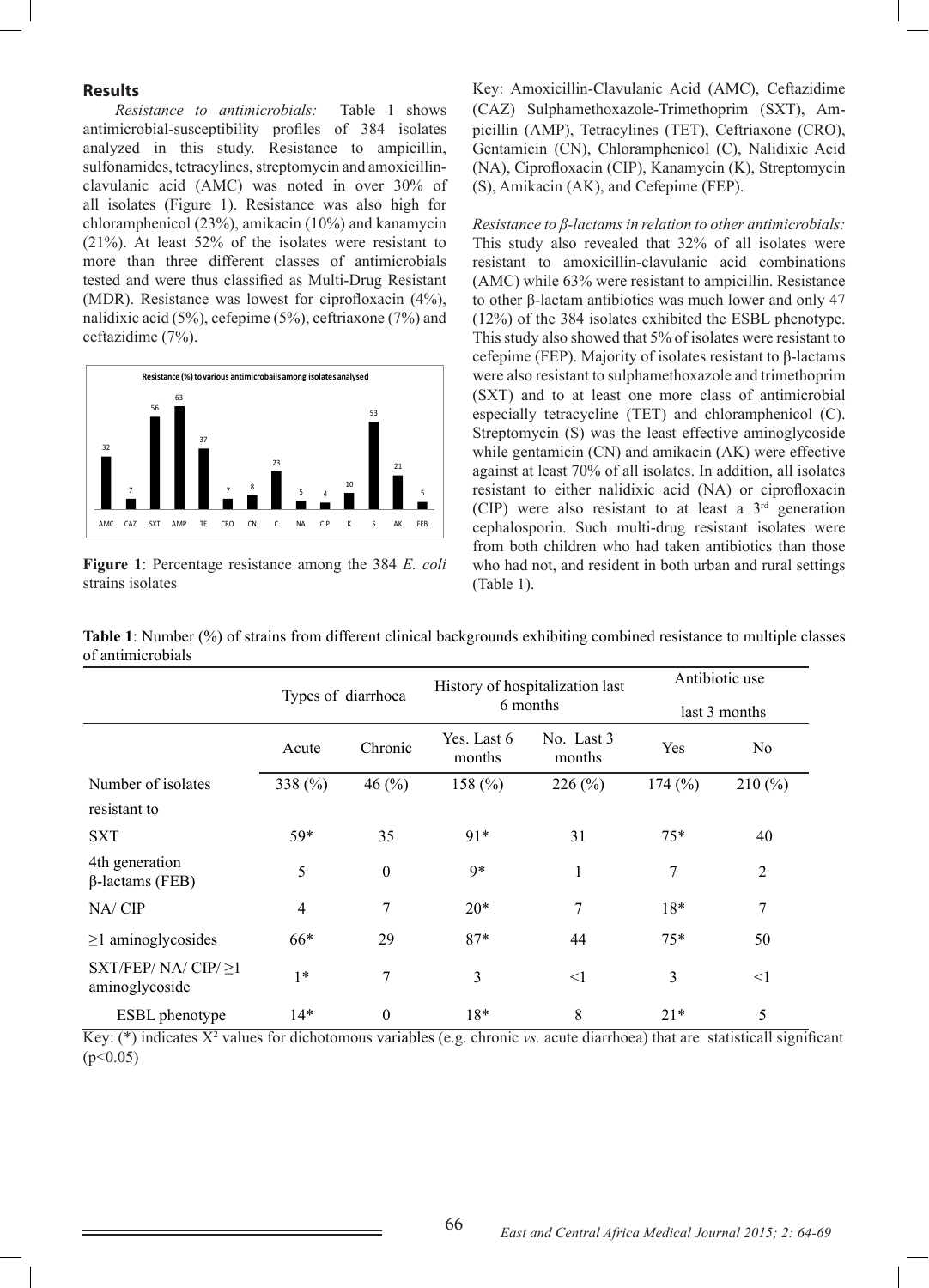*Resistance pattern for acute or chronic diarrhoea, and exposure to antibiotics*: This study did not seek to establish if indeed the isolates analyzed were the aetiologic agents of diarrhoea. However, our data indicates that isolates obtained from acute diarrhoea stools were significantly resistant to a broader spectrum of antimicrobials than those obtained from children with chronic diarrhoea. Isolates recovered from children with acute diarrhoea were more likely to exhibit resistance to co-trimoxazole than those with chronic diarrhoea (p<0.003 CI=1.41- 5.113, OR=2.68 (Table 2) but no significant difference was recorded in the resistance to fourth generation cephalosporins (e.g. cefepime) or to nalidixic acid and ciprofloxacin among isolates from urban and rural patients. Strains obtained from children with acute diarrhoea were more likely to exhibit resistance to at least one or more aminoglycosides than those from children with chronic diarrhoea. Similarly all the 47 ESBL isolates identified were from stool specimens obtained from children with acute diarrhoea and so were the isolates from acute diarrhoea. Combined resistance to SXT/FEP/NA or CIP/ and to at least one aminoglycoside than those from chronic diarrhoea (p<0.024, CI=0.025- 0.66, OR=0.13).

 Data on isolates from children who were hospitalized one time or another in the last 6 months were likely to be more resistant than those from children who

were not previously hospitalized (Table 2). Similarly, isolates from children who had used antibiotics in the last 3 months before sampling were more likely to be resistant to multiple antimicrobials compared to those from children who did not. Our observations indicate that majority of the children presenting with acute diarrhoea received β-lactam antibiotics including AMC while others received co-trimoxazole syrup.

 Access to a toilet is important in reducing environmental contamination with intestinal tract pathogens that cause diarrhoea and other illnesses. However, this study shows that resistance patterns of isolates from children whose family use a pit latrine were almost similar to those of isolates from children whose family use improved latrines. This study also shows that there were no significant differences in resistance patterns of isolates obtained from children from rural or urban settings. Similarly, the resistance patterns of isolates from children living in single rooms were not significantly different from those living in multiple-room houses. Practice of treating or boiling water for drinking was higher in the rural areas (66%) than in the urban areas (13%). However, over 66% of families indicated that they treated drinking water by boiling or chlorination while only 13% from urban areas did the same. This study also shows that the number of family members was not related to carriage of MDR strains or episodes of diarrhoea.

| Resistance                                  | Toilet type |              | Family members |                | Type of house  |                  | Social setting |                |
|---------------------------------------------|-------------|--------------|----------------|----------------|----------------|------------------|----------------|----------------|
|                                             | Pit latrine | Improved     | $\leq$ 4       | >4             | Single<br>room | Multiple<br>room | Rural          | Urban          |
| Number of isolates                          | 238         | 146          | 234            | 150            | 171            | 213              | 167            | 217            |
| <b>SXT</b>                                  | $57*$       | 30           | 55             | 57             | $46*$          | 64               | 59             | 54             |
| 4th generation<br>$\beta$ -lactam<br>(FEB)  | 5           | 3            | $3*$           | $\overline{7}$ | 5              | $\overline{4}$   |                |                |
| NA or CIP                                   | 13          | 10           | $5*$           | 23             | 13             | 11               | 10             | 13             |
| One aminoglycosides                         | 68          | 51           | $70*$          | 48             | 53             | 68               | 61             | 62             |
| SXT/FEP/ NA or CIP/ $\ge$<br>aminoglycoside | $2*$        | $\mathbf{1}$ | $\mathbf{1}$   | $\overline{2}$ | 1              | $\overline{2}$   | $\mathbf{1}$   | $\overline{2}$ |
| <b>ESBL</b> phenotype                       | 12          | 12           | $5*$           | 23             | 16             | 15               | 11             | 13             |

Table 2: Number (%) of strains from different socio-demographic backgrounds exhibiting combined resistance

Key: The symbol  $(*)$  statistically significant ( $p<0.05$ )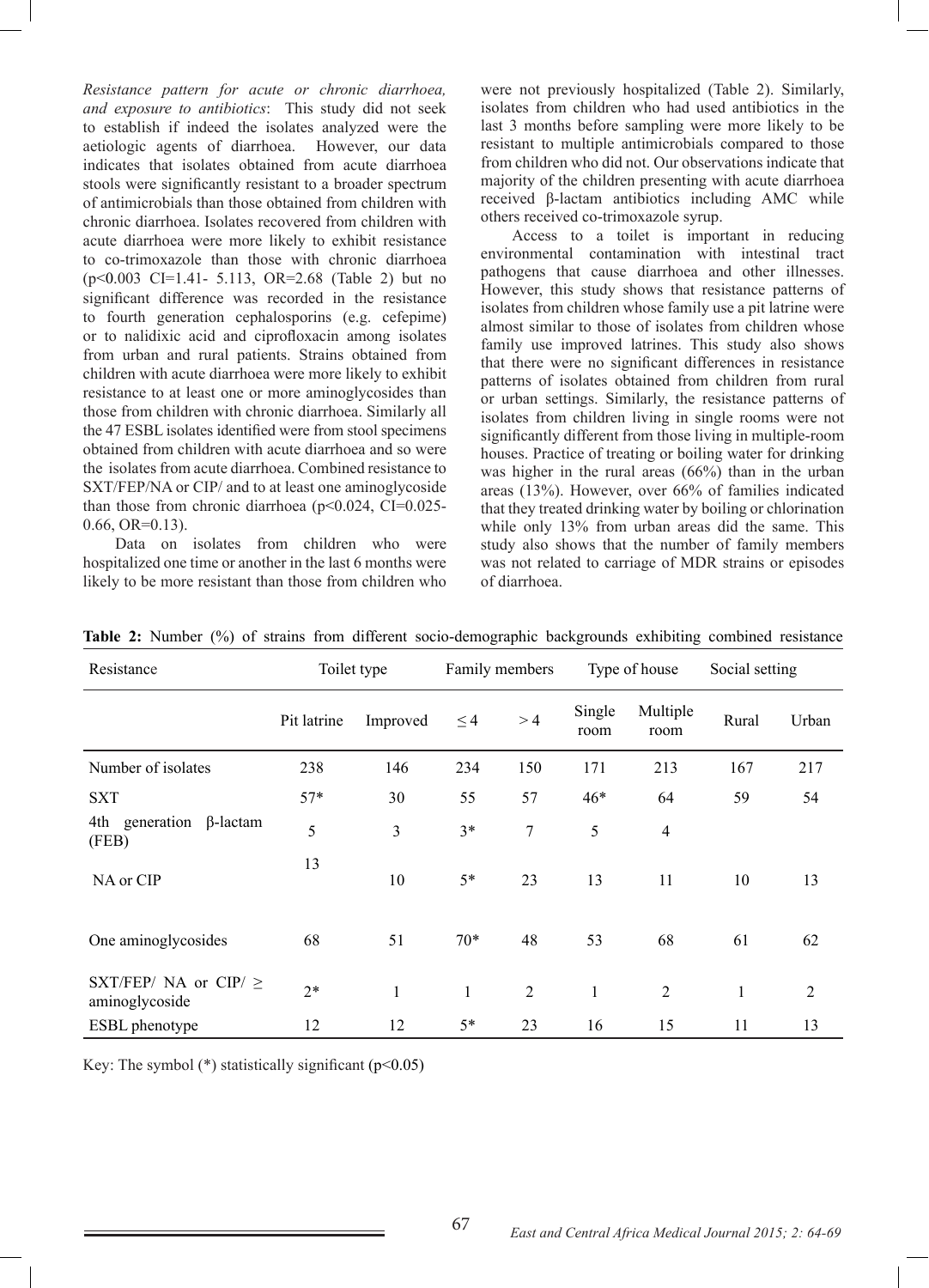## **Discussion**

From the findings in this study a high proportion of isolates from children with diarrhoea are significantly resistant to older generation of antimicrobials such as sulfonamides, tetracylines, chloramphenicol, trimethoprim and streptomycin but these resistances were lower than those reported from other developing countries [7,8]. Other studies have also reported high resistances among strains from children and it is therefore apparent that young children, especially those with diarrhoea may serve as reservoirs of MDR strains [9, 10]. Although antibiotics are not recommended for treatment of *E. coli* diarrhoea, empiric antimicrobials interventions are frequently applied in the management of diarrhoea in most developing countries. A previous study by Brooks *et al* [11] also conducted locally, showed that over 70% of patients with diarrhoea are likely to receive an antimicrobial to which the aetiologic agent is not susceptible. Such practices are likely to contribute to the emergence of MDR strains such as those observed in this study. Identification of strains with combined resistance to β-lactams, fluoroquinolones and aminoglycosides, especially in children without a history of antibiotic use or hospitalization is worrying. Such strain may seriously limit the treatment options especially if infections become invasive. We did not record any evidence that any of the children had been treated using nalidixic acid or ciprofloxacin yet 4% of the isolates were resistant to these antimicrobials. Co-resistance to multiple antimicrobials suggests that use of a single class of antimicrobials against these isolates could co-select for resistance to other unrelated antimicrobials as previously reported in a related study [12].

 Contrary to related studies, the current study suggests a positive correlation between use of antibiotics and carriage of MDR strains [13,14]. It was also observed that strains from acute diarrhoea are more resistant than those from chronic cases. It would be expected that children who suffer acute episodes of diarrhoea are more likely to use antibiotics than those with mild diarrhoea that is not seen as potentially life-threatening. It is also possible that mothers are more likely to seek hospital treatment for children with acute diarrhoea than those with non-severe chronic diarrhoea.

 A past study by Seidman *et al* [15] showed that susceptibilities profiles of common gut pathogens from children in rural and urban settings are generally similar and that in both settings, antibiotics are prescribed for diarrhoea cases. Similarly, the current study shows that there were no significant differences between the resistances of isolates from rural children and those from urban settings or between those living in single and multiple-roomed houses. This study also shows that the number of family members in a house was not related to carriage of MDR strains or episodes of diarrhoea. Contrary to our findings, other studies reported high episodes of diarrhoea among children living in large families, those attended by care-givers of low education level, those from parents with high responsibility

burden and those from houses where hygiene is poor [13, 14]. Same studies also indicate that young children were likely to acquire MDR strains from their siblings, especially from those who attend school [13, 14]. Another study found that children from crowded houses have lower odds for MDR [15]. One possible explanation to our observations is that families with fewer members (majority of these being children) are more likely to seek treatment and may afford to purchase antibiotics for their children than those with many children. If this is true, it is plausible to assume that children from families with few members may be significantly more exposed to antimicrobials, hence the probabilities of their misuse are high. There was no significant difference in the level of antimicrobial resistance between the urban and the rural children, unlike the findings of a recent study that urban health practitioners prescribed fewer, more effective antibiotics, and were more likely to prescribe oral rehydration therapy for bloody diarrhoea [16] hence deduced probabilities of acquiring antimicrobial resistance. The difference between the two surveys could be in the study setting. All the patients in our study came from the same hospital. The catchment area for Thika level 5 Hospital extends to the adjoining rural communities where urban lifestyle may influence the lifestyle in the adjoining rural communities. On the other hand, the second study was conducted in two different settings, one in the urban area hospital and the other one in the rural hospital setting. Our observations may be interpreted to mean that antibiotic use patterns and other factors that govern emergence and spread of resistance are similar in rural and urban settings.

 A study conducted in Kenya by cruz *et al* [17] identified several factors that contribute to disease transmission in relation to home and toilet hygiene including, not boiling drinking water, not washing hands after using a toilet, not using soap to wash hands after using the toilet, use of dirty and inappropriate toilets and lack of toilets,. This study showed that majority of rural families are likely to treat drinking water using chlorination method or boiling than those in urban areas. This is partially because most people living in urban areas had access to piped municipal water. This water is assumed to be potable and palatable and many urban dwellers do not bother chlorinating or boiling it. However, the water pipes burst frequently and sewerage and other contaminants may reach the consumers thereby exposing them to potential pathogens [17]. It was also noted that majority of urban families had access to a flush toilet while most of the rural families use pit latrines that are deemed less safe for containment of human sewerage due to seepage especially during floods that disperse human waste exposing people to diarrhoea [17].

### **Conclusions**

This study provided data that indirectly link carriage of MDR strains to various socio-demographic factors and antibiotic use patterns. While the study does not suggest